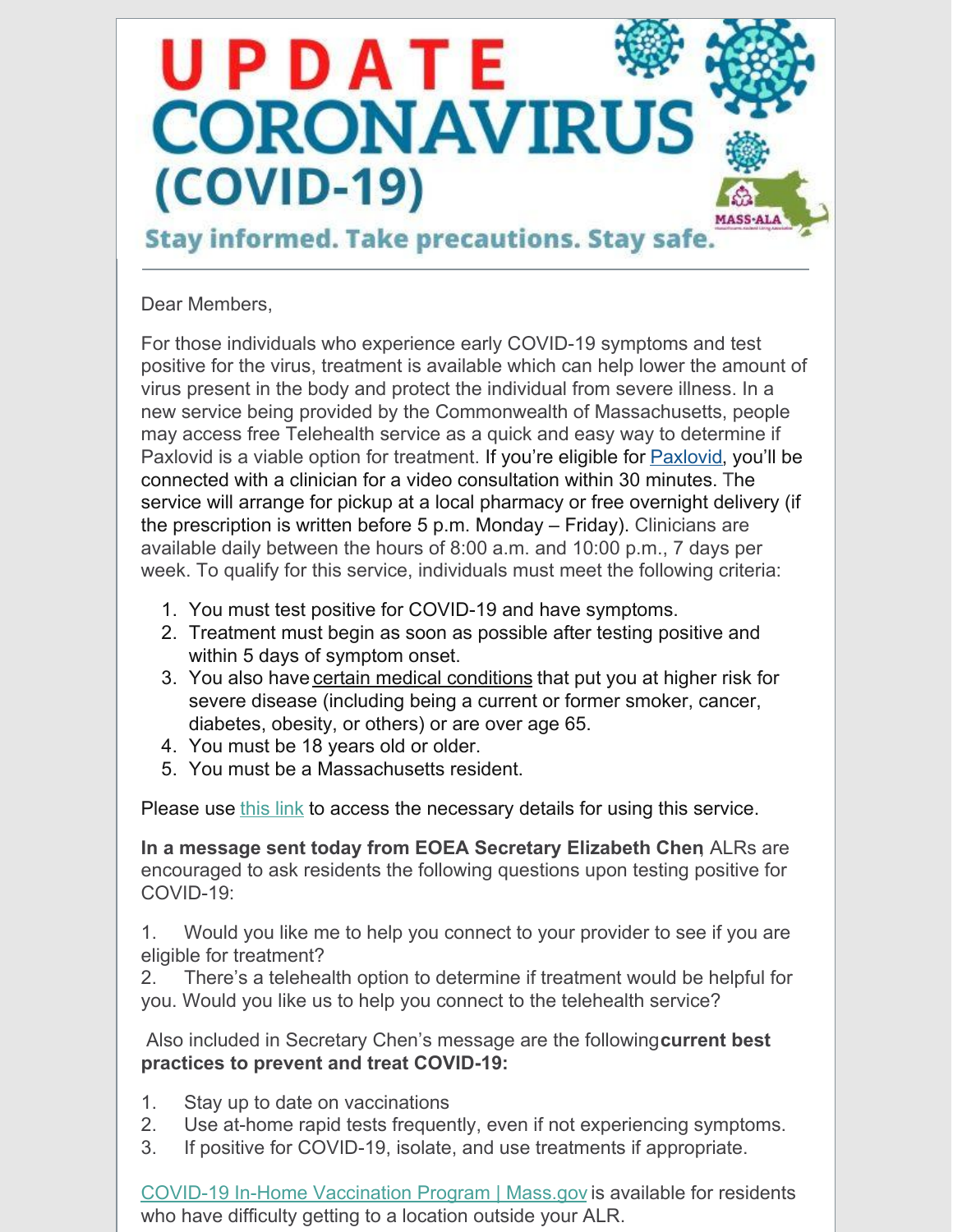You may access Secretary Chen's full messag[ehere](https://mass-ala.org/wp-content/uploads/2022/05/COVID-Treatment-Message-to-ALRs-May-16th-2022.pdf).

## **Acquisition of BinaxNOW Tests**

EOEA has forwarded a DPH-issued guidance providing information on how to request BinaxNOW test kits from the Massachusetts Department of Public Health (DPH), updates and clarifications to the situations in which kits requested from DPH may be used, and what documentation and protocols must be in place prior to requesting test kits. This updated guidance aligns reporting requirements with federal changes that only positive antigen results need to be reported to DPH's State Laboratory. The reporting of **negative** results for point-of-care rapid antigen COVID-19 tests is no longer required. This is in alignment with CDC guidance issued in April 2022. All **positive** pointof-care test results must still be reported to DPH through your usual process. The [guidance](https://mass-ala.org/wp-content/uploads/2022/05/binaxNOW-rapid-point-of-care-covid-testing-for-ltcf-5.12.2022.pdf) incorporates this update and reminds you that BinaxNOW test kits remain available through June 30, 2022.

Please note that it is not necessary to report results, positive or negative, of rapid antigen **self-tests** (also known as at-home tests).

#### **At-Home Tests**

All health insurers, including Medicare, pay for 8 [non-prescription](https://www.medicare.gov/coverage/coronavirus-disease-2019-covid-19-diagnostic-tests) rapid COVID-19 tests. per month.

#### **BinaxNOW test kits requested from DPH should be used for the following purposes:**

- for individuals entering the facility who are not regularly reporting staff (e.g. visitors);
- testing symptomatic staff and residents at the facility;
- testing asymptomatic staff and residents at the facility as part of outbreak testing;
- testing direct care staff prior to beginning a shift on a unit to which they are not assigned;
- testing staff who are not fully vaccinated, prior to beginning each shift. If staff are working two consecutive shifts, they only need to be tested prior to beginning the first shift; and
- testing for staff who feel they are at increased risk of exposure.

## **Requirements for facilities requesting BinaxNOW test kits:**

LTC facilities must meet the four following requirements in order to request Abbott BinaxNOW test kits from DPH:

- 1. Have an approved CLIA certificate of waiver;
- 2. Maintain an adequate supply of PPE;
- 3. Ensure all staff performing testing meet training requirements; and
- 4. Report test results to DPH.

The full DPH [guidance](https://mass-ala.org/wp-content/uploads/2022/05/binaxNOW-rapid-point-of-care-covid-testing-for-ltcf-5.12.2022.pdf), including additional details about obtaining CLIA certificates of waiver and further explanations of the information above, may be accessed here. Please note that, while this guidance is directed toward longterm care, all criteria apply to assisted living residences, as well.

*If you have any questions, please contact us at [Mass-ALA@mass-ala.org](mailto:Mass-ALA@mass-ala.org)*